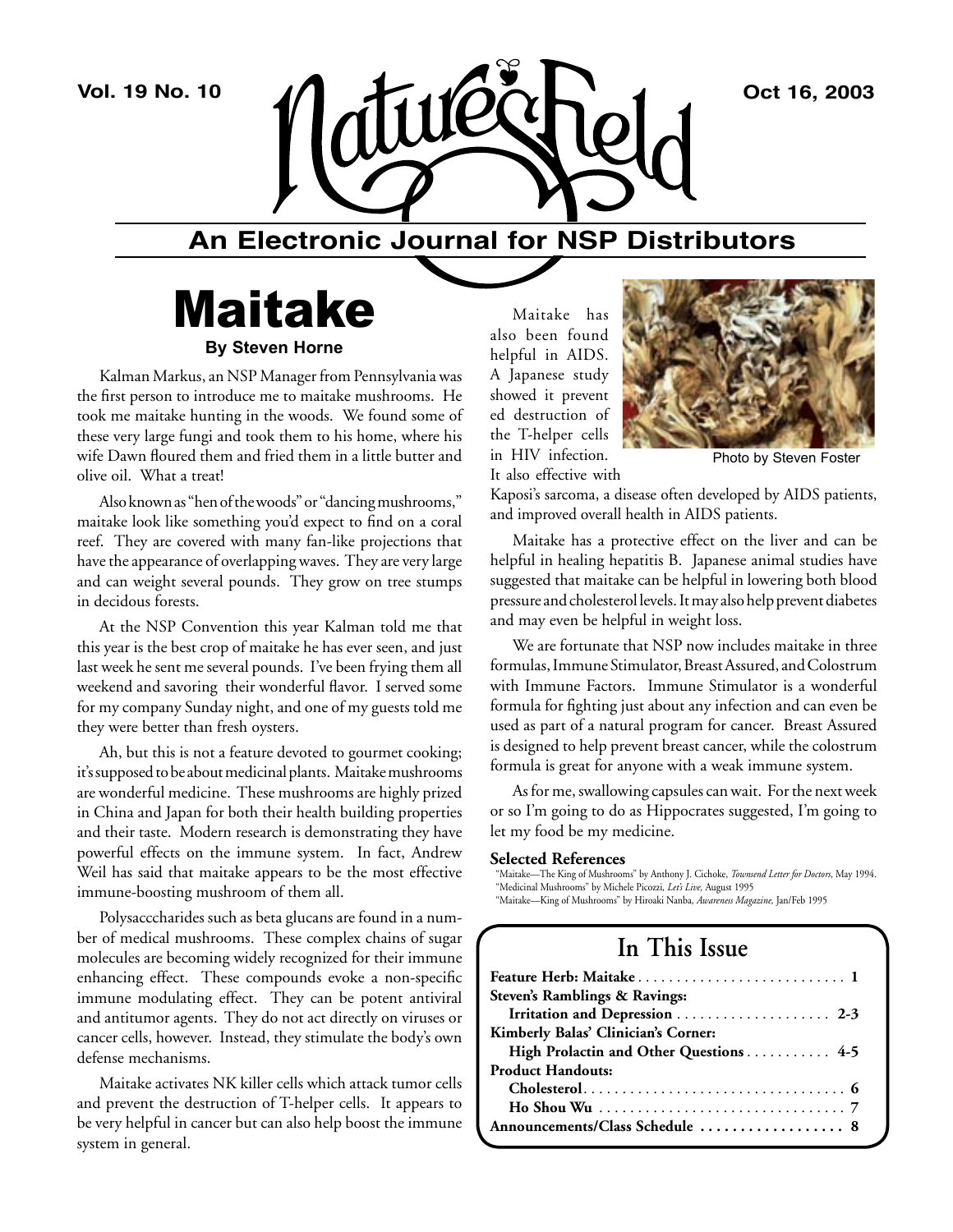

We've introduced the six tissue states, and now it is time to explain each tissue state in detail. In this issue we'll explain the first—and most important pair—irritation and depression. The states of irritation and depression have to do with tissue activity, or metabolic rate. Essentially, any organ, gland, or tissue can have a balanced or healthy metabolic rate, or it can be overactive, or underactive. The prefix hyper is used to describe overactive or irritated tissue states, while the prefix hypo is used to describe underactive or depressed tissue states. Thus, an overactive thyroid is a hyperthyroid, while an underactive thyroid is a hypothyroid.

In traditional medicine these two tissue states were associated with heat and cold. Modern physics tells us that heat is a result of activity. Molecules in substances that are hot are moving rapidly, while molecules in cold substances are moving more slowly. This is also true in the human body. Tissues with heightened activity will be warmer than tissues with reduced activity.

The changes in temperature associated with irritated and depressed tissue states can be detected through modern science, by a process called thermography. Thermography takes an infrared picture of the body, making it is possible to detect areas of excess or deficient heat. Thermography is already being used as a safe, and effective, tool to screen for breast cancer.

Traditional healers had more subjective, but equally effective methods of determining irritated and depressed conditions in the body. They would actually feel areas of heat and cold with their hands. With a little practice, most people can learn to do this. Simply run your hands over a person's body and feel for subtle differences in temperature. Hot areas indicate irritation, cold areas indicate depression.

Unless you are a licensed massage therapist, or have some other license that allows you to touch people in this manner, I would not use this method on clients. I personally use it only with family members and close friends. However, with further practice, it is possible to learn to feel these subtle differences in temperature without touching someone, by holding one's hands about 6-8 inches off the surface of the body. Many gifted healers, both past and present, have learned to feel the energy radiating from people's bodies in this manner.

If you desire, classes in energy healing are available that can help you develop these skills, although I have personally never taken any. I learned to do this through observation of other healers and personal experience. (My new course, *Dr. Mom/Dr. Dad*, teaches some of these techniques.)

Tongue and pulse analysis, and methods of physical observation, can also be used to determine states of irritation and depression. Information on how to use these tools to tell the difference between irritated and depressed tissue states is elaborated on in the following:

### **Irritation**

When we are confronted with problems and challenges, we tend to get irritated, don't we? In a similar manner, when our body is confronted with a challenge, our tissues can also become irritated. The irritant can be an environmental stress (heat, cold, etc.), a pathogenic organism (bacteria, virus, fungus, parasite, etc.), a toxin, or even a stressful life situation. In response to the irritant, our body's tissues go into a hyper state of function in an attempt to discharge or expel the irritant. This hyperactive tissue state is called inflammation. The very word in-*flame*-ation denotes the hot nature of this condition.

 Inflammation is the body's first response to all injury and tissue damage. On the surface of the body, this state is easily recognized. The symptoms of acute inflammation are heat, swelling, redness and pain. When internal organs are inflamed, however, we can't directly observe the redness or swelling, so we have to look for other clues. We've already discussed how one can feel for "hot spots," but there are other clues as well.

Internal organs do not have the pain receptors found in our skin and muscles, so we don't feel pain from internal injury in the same way we feel pain from external trauma. Internal organs signal their distress through a process of referred pain. That is, the pain will be felt in our structural system, rather than directly from the organs. For example, kidney distress is often experienced as low back pain, while the gallbladder can cause pain in the center of the chest or between the shoulder blades. With experience it is possible to learn the areas of referred pain to more accurately pinpoint internal organs that are in distress.

Other symptoms that internal organs are irritated include an overall rise in body temperature or fever. It shouldn't surprise us to learn that when we feel emotionally irritated, this often signals that our internal organs are also irritated. Feelings of restlessness and agitation can also signal inflammation of internal organs.

Observation of the tongue and pulse is very useful. With irritation, the tongue becomes bright red, scarlet, or magenta. It often becomes elongated or pointy, too. The pulse rate will increase when the body is irritated. Generally speaking, a pulse

*Vol. 19 No. 9*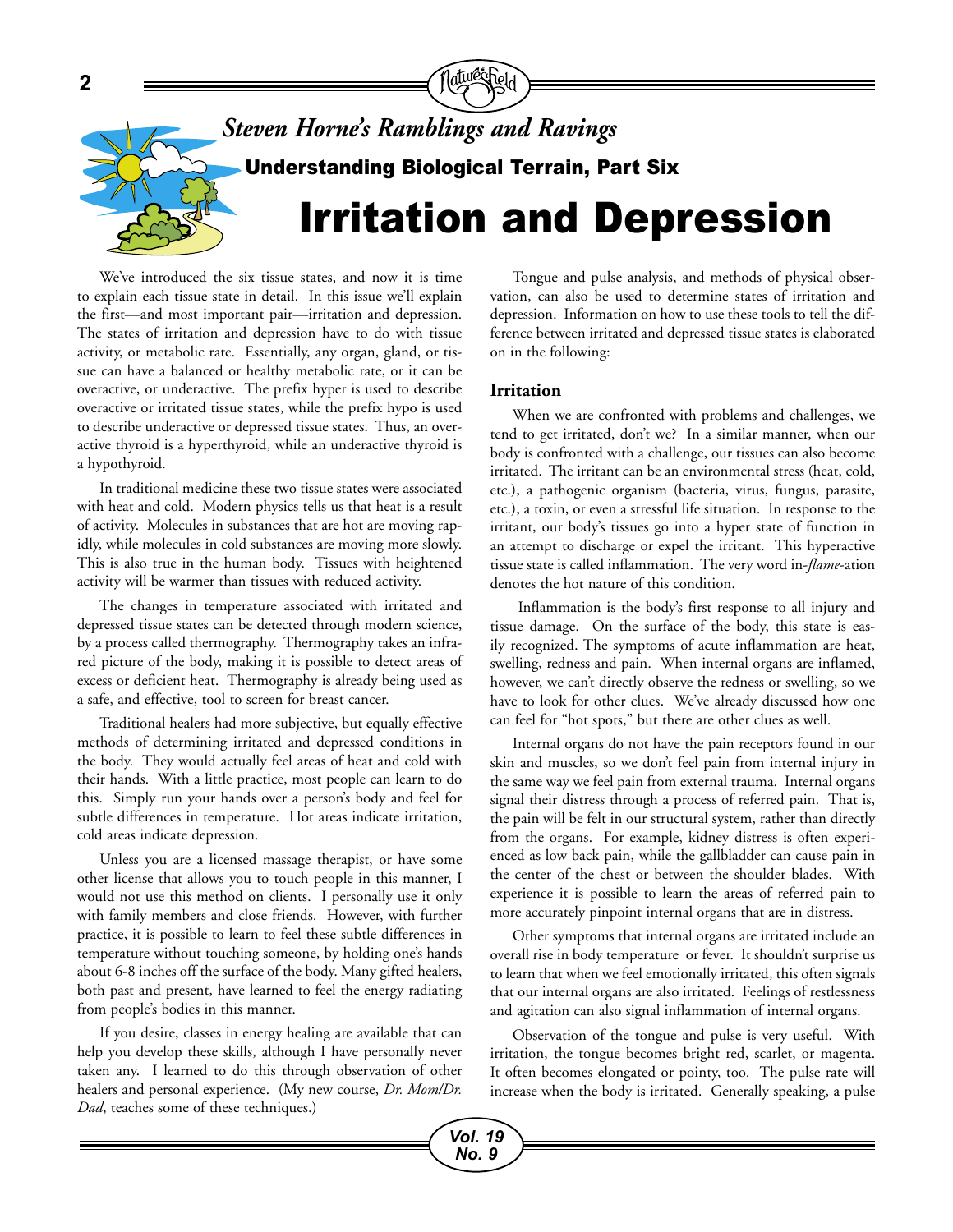

rate of over 80 beats per minute in an adult signals an overactive or irritated condition in the body. Generally speaking, any substance that causes an increase in a person's pulse rate to increase by at least ten beats per minute is an irritant. Some healers have used this fact to screen for food allergies. Foods that dramatically increase a person's pulse after consumption are irritating the body, so they are allergens.

This state of irritation can be general (affecting the whole body) or it can be confined to specific body systems or glands. For example, we can have an irritated thyroid (hyperthyroidism), but can have other glands that are underactive. The Latin term "itis" means inflammation. So, irritation to specific body parts are medically described by terms such as tonsillitis, laryngitis, appendicitis, and so forth.

Do not, however, rely on a medical diagnosis to determine tissue states. Heat alone is not an indicator of acute inflammation. Heat can also arise from depression and from atrophy. In other words, there is also such a thing as chronic inflammation, which is actually a sign of tissue depression. Any condition where heat is present that is also chronic, is a sign of tissue depression and underactivity, not tissue irritation. We'll discuss how to differentiate this in the next segment.

### **Depression**

Tissue depression isn't the same as being emotionally depressed, although depression of the function internal organs may contribute to emotional depression. Depressed means *not responding to stimulation*. So, when tissues can't respond appropriately to stimulation (or irritation), they are depressed. Such tissues no longer possess the vitality necessary to function normally. They are underactive or hypoactive.

Underactive organs, glands, and tissues are at the root of all chronic diseases. These tissues have been overwhelmed by environmental stresses. Like an exhausted person who no longer possesses the energy to complete his or her daily tasks, these organs are no longer able to contribute their share to maintaining health. They need rest and rejuvenation.

Organs and body parts in this condition can generally be detected by the fact that they no longer give off the warmth and energy of surrounding tissues. They create "cold spots" where there is a noticeably lower metabolism.

Other symptoms of tissue depression include a general feeling of fatigue and pale, anemic-looking areas. The tongue may be pale, too. The pulse rate is slow, and the pulse often feels weak. Generally speaking, a pulse rate of less than 60 beats per minute (except in someone who exercises very heavily) is a sign of cold and depression.

As we suggested earlier, there can be heat present when tissues are depressed, which may seem a little be confusing at first. However, a closer examination of the indications will show that

there is a clear difference between the heat of irritation and the heat sometimes found with depression.

The heat associated with depressed tissues is not the result of overactivity; it is associated with infection. Because the tissues are weak, bacteria or other microorganisms may settle in and contribute to a process of tissue breakdown. This is the kind of heat that occurs in a compost pile as organic matter deteriorates. In the irritated state the tissues have the energy to "fight back" against the irritant. In the depressed state they do not.

Further heat is generated because toxins from tissue breakdown enter the surrounding fluids, which causes acute inflammation in surrounding tissues. This can spread the process of breakdown and infection. So, there is actually a combination of true inflammation and depressed tissue activity, but the *source* of the problem is the *depressed tissue*, and the *infection* that has resulted from that weakness.

Instead of the bright red color associated with true inflammation, a reddish-purple color appears in heat caused by depression. The tongue may be purple or bluish and/or have a thick, yellow coating. The pulse will be rapid (a symptom associated with heat) but it will be weak.

We have all seen the difference in these two tissue states when we were injured by something that created a bruise. The body's initial response was inflammation. That is, immediately after the injury we experienced redness, pain and swelling. However, as the tissues weakened as a result of the injury, a bruise developed which had a blackish, purplish color. This later stage occurred after the initial response to the injury was insufficient to resist the tissue damage. A similar process can be detected when a cut or injury becomes infected. One can see the tissue breakdown at the site of infection, surrounded by the redness of newly inflamed tissues.

Organ systems which are hypoactive (hypothyroid, etc.) are depressed; so again, the depressed condition could be general (overall body function) or local (confined to a specific gland or organ). Depressed organs and tissues must always be treated first, as they are more serious problems that irritated organs. In fact, the body can be no stronger than its weakest link.

In our next issue, we'll discuss stagnation and atrophy in detail.

**Steven H. Horne is a past president and professional member of the American Herbalists Guild, a certified iridologist with the International Iridology Practitioners Association, and a gifted teacher and consultant in the field of natural health care. He is president of Tree of Light Publishing.**

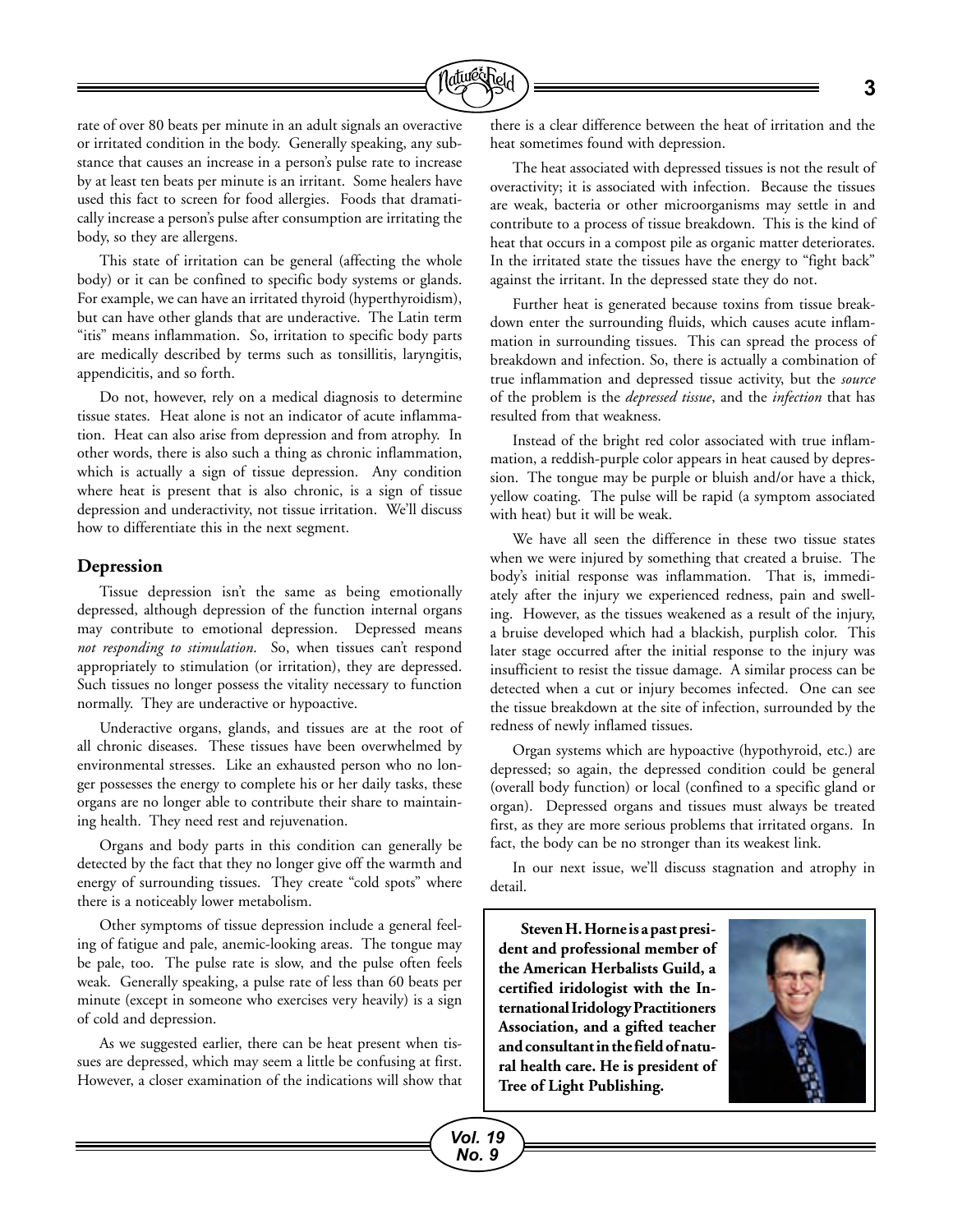

# **High Prolactin Levels**

*I have a client with elevated liver enzymes and elevated prolactin levels. She gained 50 pounds in 2 months and her hair is falling out. She had a hysterectomy a few years ago, She still has her ovaries. The doctor did an MRI because he thought she had a tumor on her pituitary. She is going to see an endocrinologist next week. Do you have any thoughts on the matter?*

### *Lana*

**4**

Prolactin is also known as the luteotrophic stimulating hormone or LSH. It is produced by the pituitary gland and it stimulates lactation and the development of breast tissue. Clary sage and sage have both been used to dry up breast milk, which suggests that they may inhibit this hormone. So, smelling clary sage essential oil and taking the herb sage internally may help.

Because prolactin stimulates breast tissue, I would suggest that she have a thermography done to check the health of her breasts. Breast Assure may also be helpful here.

The anterior pituitary also controls protein digestion and placement. Elevated cholesterol and liver enzymes, which are a byproduct of protein metabolism, are simply another indication that the pituitary is out of balance. Lipoproteins enter the liver via a calcium-magnesium gradient, where they are processed into a form the body can utilize. This is done by breaking a chemical bond to cleave a nitrogen atom from an amino acid. Thyroxin, a hormone produced by the thyroid is what "cleaves" this nitrogen atom from the amino acid. Put another way, thyroxin uses iodine to oxidize or break off the nitrogen atom. When this nitrogen is released, it is converted to ammonia, which is then converted to urea. The urea is then sent to the kidneys for elimination. So, when this process is out of balance, it can create an over acid condition as well.

Liver enzymes become high when there is excessive oxidation at the membrane level. This inhibits hormone metabolism (or breakdown), which can result in excessive hormone levels. High liver enzymes also occur when Vitamin A & D are not holding the nutrients in the cell and flushing the toxins out. This creates an excess of free floating sugars, proteins, and toxins in the blood.

Specifically, I would try the following: inhale clary sage essential oil and take Breast Assured internally to reduce prolactin levels. Use vitamin A & D for elevated liver enzymes, and milk thistle and Chinese Blood Build to support liver function. Also use large quantities of Proactazyme between meals to help protein digestion, along with Cellular Energy to improve cellular energy production.

## **Adrenal Tests**

*Is there a test to check adrenal function?*

### *Diana*

You can order AM cortisol levels and the blood tests for chloride, sodium, potassium and alkaline phosphatase. Cortisol is a major hormone produced by the adrenals and chloride levels reveal adrenal function because the adrenal hormones epinephrine and norepinephrine have an effect on chloride levels. Chloride regulates food storage in the cell membranes. Sodium is also controlled by the adrenal cortex. Potassium is necessary to allow oxygen into unoxygenated tissue and works with the epinephrine hormone to permit sodium aggregated substances to cross the cell membranes. Alkaline phosphatase levels also relates to the adrenals because the adrenals are responsible for alkaline and acid pH balance.

There are some non-medical tests that can provide clues to adrenal function. Anxiety and nervousness usually accompany elevated adrenal function. Fatigue and poor sleep are associated with low adrenal function. Dark circles under the eyes and a quivering tongue are also symptoms associated with low adrenal function.

## **Vitamin E and Blood Type O**

*One of my O blood type clients was recently told by their doctor to take an aspirin once a day. Like many, he didn't ask "why." I suggested Vitamin E instead, but then I read that Blood Type O people can't handle Vitamin E because it's too much for the liver and just clogs it. If this is correct, what could I put them on? Would a doctor just put someone on an aspirin a day just because of that person's age? He's 48.*

No matter how natural, organic, or high quality the vitamin E, it will not thin the blood in Blood Type O persons like it will in other blood types. In fact, it can actually cause more agglutination and over stimulate the immune response.

Some Blood Type O people will feel better on vitamin E,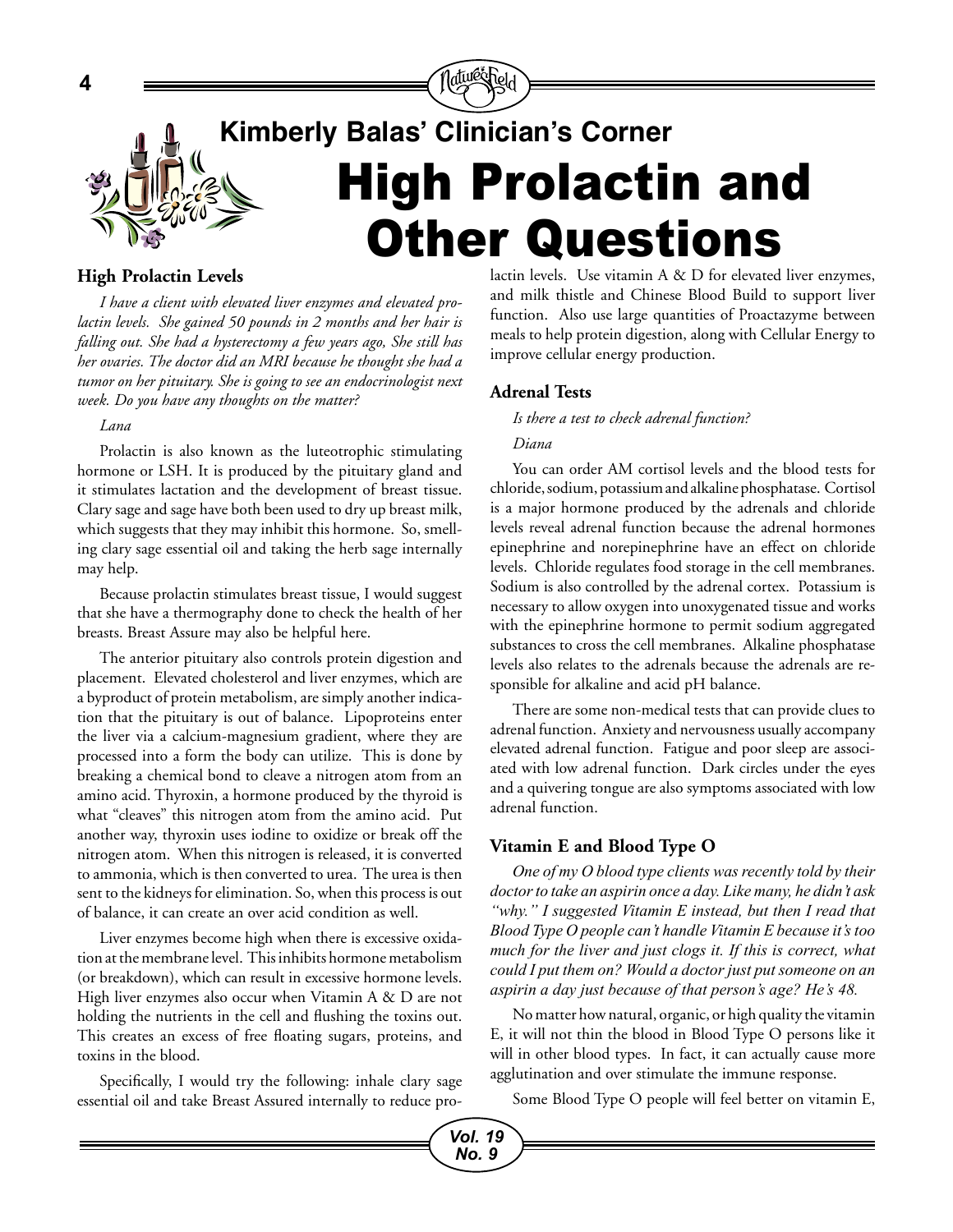

because it helps them with other problems, but it does not thin their blood. I find that it works in Blood Type O people that have yeast colonies in the blood because it surrounds them, helping the body isolate and flush them out. It will also affect the way the liver handles certain toxins. It does not clog the liver, per se; it just puts more stress on the liver by what it does to the blood.

If the blood does need some thinning, there are many herbs that can have a very beneficial effect on preventing clotting in the bloodstream. These include yarrow, alfalfa, and butcher's broom.

### **Ephedra Soapbox**

*I'm so annoyed with the Westerners regarding ephedra. The Chinese have used it safely and wisely for thousands of years (mostly for respiratory conditions). The West gets its hands on something natural and think if a little is good, more will be better and faster. So they take more than recommended dosage for faster results. Or, irresponsible herbal companies (not NSP) add other stimulant herbs like guarana with ephedra to increase the stimulating effects, giving you more bang-for-your-buck. Consumers also drink can after can of caffeinated sodas, or cup after cup of coffee, and then they take ephedra on top of this... Who wouldn't get heart palpitations or distress?* 

*I'm stepping down off my soapbox now.*

### *Christine*

I will join you on your soapbox! Large doses of ephedra and caffeine together do act like a natural speed and will cause high blood pressure and heart palpitations. There have even been a few isolated incidents of death due to blatant misuse of the herb. But when ephedra is used correctly, especially in smaller doses in a combination, as done by NSP, it is perfectly safe.

Ephedra or ma huang is our natural alterative to Ritalin. If used with caffeine it confuses the body. Caffeine stimulates the adrenals to produce more epinephrine. Ma huang contains ephedrine, an alkaloid that mimics epinephrine. So, when taken without caffeine the ma huang actually gives the adrenals a break. With the epinephrine mimic in the system, they don't have to go into overdrive to keep production up. If taken together then the body is in this conflict of "work harder, but the job is already done, but work harder anyway...." you get the idea.

This is what causes the adrenal burnout. By itself, Chinese ephedra is safe to use, even in the long term. After a while, it will give the adrenals enough of a vacation that they will also get sluggish on their corticosteroid production, which means you may experience some heat and inflammation with long term use. However, this can easily be balanced with yucca.

### **Geographic Tongue**

*I was talking to a secretary at my son's school and she was telling me that she has "graphic tongue." It is where one has cuts in the tongue. It is hereditary, and is sensitive to acid foods. Has anyone heard of this?*

## *Elaine*

This is indicative of digestive disorders. It is usually called a "geographic" tongue, because the tongue looks like a "map" with oceans and continents. Bitters work well for this, as hydrochloric acid production usually needs stimulation. Try some safflower and dandelion, or yellow dock, with her.

### **Celiacs Disease**

*A 35-year-old young man is being told by his doctor that he has celiacs disease. His mother called me for help. She said he had wheat and dairy allergies as a child, and then was fine through teen years and in college, until he had a viral problem. After that he had a flare-up with his bowels. He hasn't had any problems since that time, but now the doctors are classifying this as celiac's disease and have told him that this is an auto-immune disorder. They have told him it is definitely not Crohn's. Any thoughts on this?*

### *Sharon*

Celiacs is a genetic disorder. There is a chromosome missing that produces an enzyme that breaks down the gluten in grains. This results in intestinal inflammation, and leaky gut syndrome. Some people have a low-grade celiac condition that can flare up from time to time. Besides avoiding grains with gluten, including wheat (not buckwheat), rye, tritacale, kamut, and spelt, you can help the inflammation and gut leakiness with Intestinal Soothe and Build and the Kudzu/St. John's wort formula. Antioxidants may also be helpful.

**Kimberly Balas is a board certified naturopath and an instructor for NSP's NHC program. She is also a board member and a certified iridology instructor with the International Iridology Practitioners Association (IIPA). She is available for personal consultations in her Melbourne, FL office or by phone (321-725-7731).**

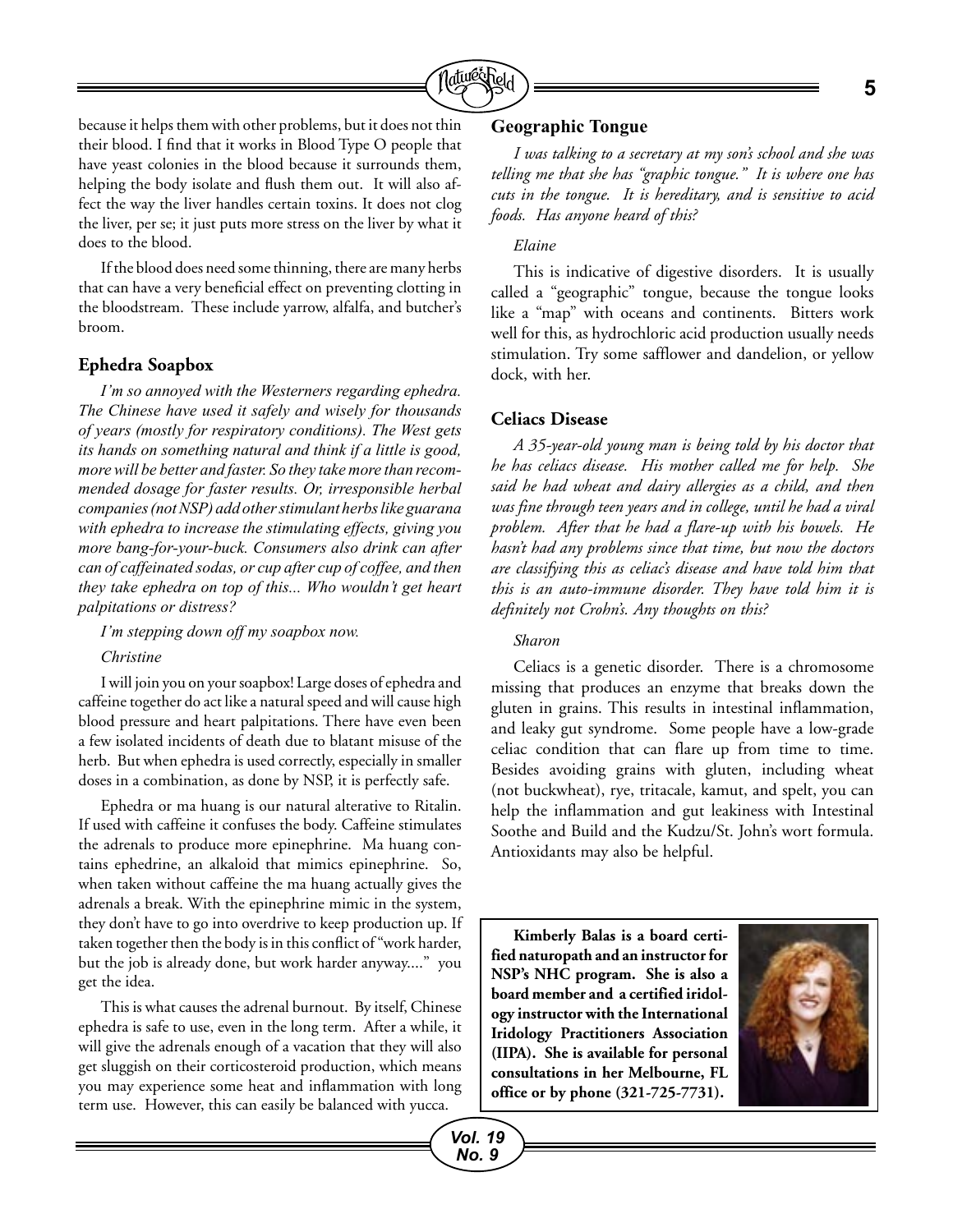

# **Cholesterol Facts**

**Balancing Cholesterol for Good Health**

Cholesterol is absolutely essential to health. It is a vital component of hormone production, necessary for healthy cell membranes and the production of bile to digest fats. However, when there is too much of the *wrong kind* of cholesterol in the body, it can be a risk factor for heart disease.

High cholesterol is not really a disease, however. Like any other imbalance of blood chemistry, it is a symptom of a metabolic imbalance. Lowering cholesterol without addressing the underlying causes is just another form of treating symptoms.

Unfortunately, the lab ranges for cholesterol have been artificially reduced due to pressures from the pharmaceutical industry in order to sell more statin products. The normal cholesterol range should be 175 to 275. People with Blood Type O typically run at the higher end of this spectrum, and this is not a symptom of any disease.

Blood cholesterol below 175 or above 275 represents the pathological ranges, meaning that if you are above or below these values then your body is seriously imbalanced. For optimal health, cholesterol should be in the middle third of this range, between 208 and 242. Low cholesterol can be even more serious a health risk than high cholesterol, so it is important to not fall victim to the hype that suggests a person should be using drugs to push his/her cholesterol as low as possible.

To understand how to balance cholesterol in the body, we need to understand a few facts about cholesterol. Cholesterol is a by-product of protein metabolism. The body binds oily fats to the nitrogen in protein to form lipoproteins (lipid=fats, proteins). There are two basic types of lipoproteins—high density lipoproteins and low density lipoproteins.

High density lipoproteins (HDL) are about 50% protein, with the majority of the lipid portion being triglycerides. Triglycerides are neutral fats composed of three fatty acids and glycerol. They are needed by the body for fuel.

Low density lipoproteins (LDL) have a lower triglyceride content and a higher cholesterol content. Having a high quantity of LDL and a low quantity of HDL is a greater risk factor for cardiovascular disease than just having high cholesterol.

So, what causes the body to have too much LDL cholesterol? These lipoproteins help engulf toxins, so the more toxins you have in your body, the higher the cholesterol and LDL lipoproteins. Mercury and chemical solvents (petrochemicals like gasoline) are common toxins that cause cholesterol levels to be elevated. The body tries to break these toxins down gradually, but if it is unable to do so, it will simply create more cholesterol to engulf them. Chlorine also turns HDL to LDL.

## **For Educational Purposes Only** | Distributed by:

Seek appropriate professional assistance for all serious health problems. Handout prepared by Tree of Light Publishing P.O. Box 911239, St. George, UT 84791 (www.treelite.com) ©2003 May be reproduced provided it is not altered in any way.

Cholesterol plays a very important role in the body. The primary use of cholesterol (60-80%) is to make bile for the digestion of fats. This is why diets, like those in the Mediterranean region, that are high in olive oil, a monounsaturated fat, actually help to lower cholesterol. The cholesterol is used to digest the healthy fats. In contrast, low fat, high carbohydrate diets actually increase cholesterol levels.

Another important role of cholesterol is in producing hormones. Our sex hormones, testosterone, estrogen, and progesterone are all made from cholesterol. Cortisol, DHEA and other adrenal hormones also use cholesterol as their starting material. That's why people's hormones start getting messed up when cholesterol levels get too low (below 175).

The common side effects of the statin drugs used to control cholesterol medically include upset stomach, headache, fatigue, skin rash, difficulty sleeping, nightmares, and peripheral neuropathy (changes in sensation in the arms and legs). Another possible side effect of the statins is liver damage. There are safer ways to reduce cholesterol and here are a few:

*Soluble fiber* in the diet helps to reduce cholesterol levels. It binds toxins in the gut and absorbs cholesterol being released in the bile so it is carried out the body instead of being reabsorbed. All of the following have been shown to have this effect: *fenugreek, chickweed, Fat Grabbers, Nature's Three, LOCLO, Psyllium Hulls Combo,* as well as *activated charcoal*. So, taking more fiber is the first and most important thing people should do to help regulate cholesterol.

Cholesterol levels can also be lowered by obtaining adequate quantities of *high quality fats*. Eating a lot of *olive oil* will actually help to lower cholesterol because more bile has to be produced to break down the fats. Essential fatty acids in *Flax Seed Oil* and *Omega-3 EPA* will also help lower cholesterol.

Metabolic imbalances can also cause the liver to overproduce cholesterol. A diet high in simple carbohydrates (sugar, white flour, etc.) will do this. Herbs that can help control cholesterol by aiding liver function include ho shu wu, Cholester-Reg II, niacin, lecithin, garlic and guggul. If these steps aren't sufficient, a competent natural healer can help you look at some other possible causes of high cholesterol, which include: poor digestion, low thyroid, lack of bile production in the liver, and a low functioning pituitary or hypothalamus gland.

By fixing the *cause* of elevated cholesterol, instead of just treating the effect, one can balance cholesterol for optimal health without drugs and without side effects.

### **Selected References**

*Biochemical Blood Analysis* by Kimberly D. Balas and James P. Cima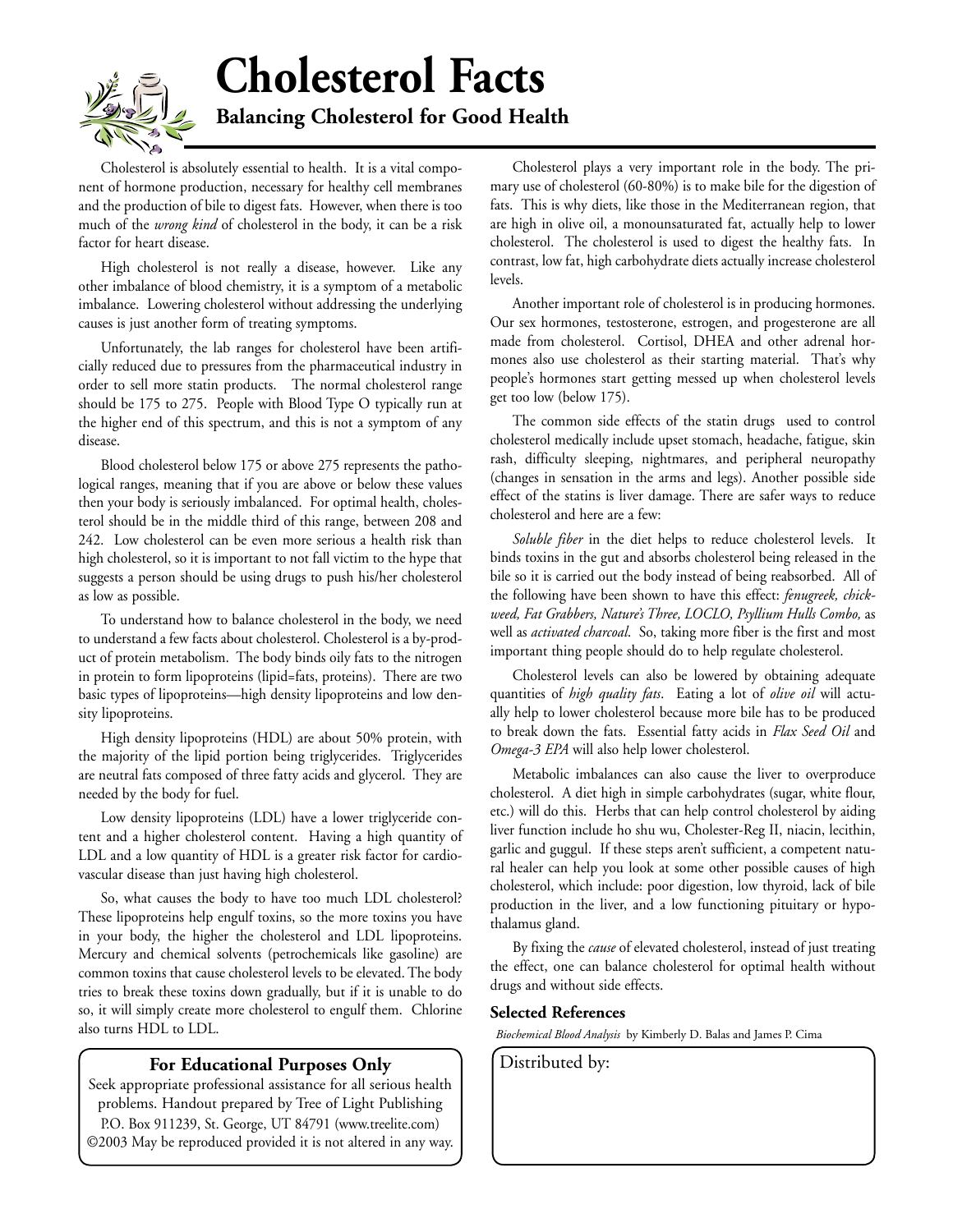

Ho shu wu (also known as fo-ti, ho shou wu, he shou wu, flowery knotweed, and fleeceflower) is a Chinese tonic herb. Its uses were first recorded in Kai pao pen tsao. Its name literally means Mr. Ho's hair is black (shou = head, wu = black). The name is based on a story about a 58-year-old gentleman named Ho, whose gray hair turned black again after taking the herb. He also become more youthful and was able to father several children. Supposedly he was able to live to 160, retaining his black hair. There are numerous variations of this story, but all center on the fact that the herb not only restored normal hair color, it restored vitality, strength and sexual vigor.

While it is probable that these tales are highly exaggerated or completely ficticious accounts, ho shu wu does have a solid reputation in China as an antiaging herb, and there is plenty of historical, clinical, scientific evidence that demonstrates its value as a medicinal herb.

Ho shu wu has a bitter, sweet flavor with an astringent nature. Energetically, it is a warming herb, used as a tonic for rebuilding weakened conditions. In China it is used to strengthen the body and nourish the vital essence, or basic life energy. It primarily affects the liver and kidneys, nourishing the "yin" energy of both of these organs. Some of its traditional indications in Chinese medicine include: pain in the loins and knees, involuntary seminal emission, bleeding, intestinal gas, and malaria.

The botanical name for ho shu wu is *Polygonum multiflorum*. The *Polygonum* genus contains a number of useful medicinal plants, including the Western herb bistort (Polygonum bistorta). All of these plants contain tannins, which make them astringent, meaning they tone tissues and arrest discharges.

What makes ho shu wu interesting is that it also contains anthraquinones, the same compounds found in cascara sagrada and senna. This gives the herb a mild laxative effect. The combination of a stimulant laxative action and an astringent action, makes ho shu wu useful for a variety of gastrointestinal problems. In India it is used for colic and enteritis; in Brazil, it is used for hemorrhoids, in China for ulcerations.

Ho Shu Wu also has some definite circulatory-enhancing properties. Studies have confirmed the plant has the ability to reduce hypertension and blood cholesterol. In addition to directly inhibiting cholesterol, it also decreases cholesterol absorption in the digestive tract. In one study in China, over 80% of high cholesterol patients showed improvement when taking a decoction of the root.

Ho shu wu also helps inhibit the formation of arterial plaque, thus reducing the risk of heart disease. One of the major

## **For Educational Purposes Only** | Distributed by:

Seek appropriate professional assistance for all serious health problems. Handout prepared by Tree of Light Publishing P.O. Box 911239, St. George, UT 84791 (www.treelite.com) ©2003 May be reproduced provided it is not altered in any way. constituents of this plant is lecithin, a substance that works with cholesterol in the body, which may account for some of these effects.

In Chinese herbal medicine, the most important properties of ho shu wu are its abilities to strengthen liver and kidney function. These are the primary organs that cleanse the blood, giving the plant a tonic action for the blood. It is used for dizziness, weakness, numbness, blurred vision and other symptoms of "blood deficiency." It is also useful for backache, a common symptom of kidney weakness.

Ho shu wu has some infection fighting qualities. It has been found useful for tuberculosis, malaria, and some types of virial infections. There is also some evidence that ho shu wu can help increase sugar levels in the blood, making it useful for hypoglycemia.

Considering the overall properties of this plant, it is obvious why it would earn the reputation as an antiaging herb. Its ability to aid the cardiovascular system alone makes it a useful tonic to counteract some of the effects of aging.

But, what about ho shu wu's reputation for restoring color to gray hair? Although there isn't a lot of scientific data to support this claim, there is folk evidence for it, and clinical trials of various formulas containing ho shu wu in China suggest it may be useful in treating alopecia or hair loss. According the Chinese medicine, the health of the hair is governed by the kidneys and "liver blood." The kidneys are also thought to govern the bone marrow, and the health of the teeth is connected to the quality of the bone marrow. So, ho shu wu may help us hold onto both our hair and our teeth as we age.

Ho shu wu has also been marketed under the name fo-ti. There is no such herb in China, and the name was invented by Western marketers trying to make an association with a proprietary formula called Fo-Ti-Teng.

Ho shu wu is a gentle, tonic herb that must be taken regularly over a period of many months to have optimal effects. It is very safe and can be consumed in doses up to 5 grams per day (about 8 capsules). Recommended dose is 2-4 capsules twice daily.

### **Selected References**

*The Scientific Validation of Herbal Medicine* by Daniel B. Mowrey. *The Encyclopedia of Medicinal Plants* by Andrew Chevallier *Oriental Materia Medica: A Concise Guide* by Hong-Yen Hsu *Ho shou wu: What's in an Herb Name?* by Subhuti Dharmananda